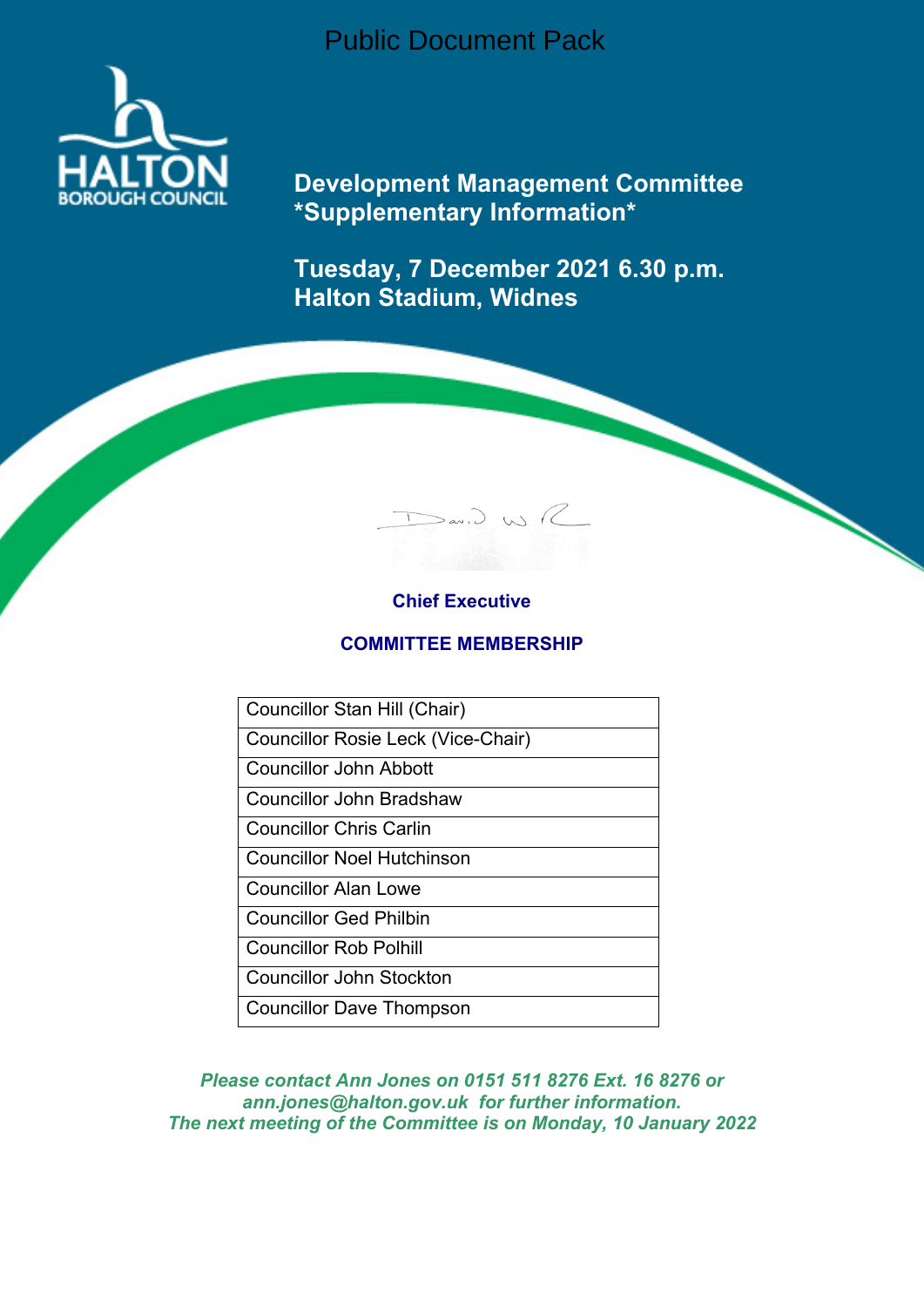# **ITEMS TO BE DEALT WITH IN THE PRESENCE OF THE PRESS AND PUBLIC**

### **Part l**

| ltem No. | Page No.                                                             |         |  |
|----------|----------------------------------------------------------------------|---------|--|
|          | 3. PLANNING APPLICATIONS TO BE DETERMINED BY THE<br><b>COMMITTEE</b> |         |  |
|          | (E) AB UPDATE LIST                                                   | $1 - 2$ |  |

*In accordance with the Health and Safety at Work Act the Council is required to notify those attending meetings of the fire evacuation procedures. A copy has previously been circulated to Members and instructions are located in all rooms within the Civic block.*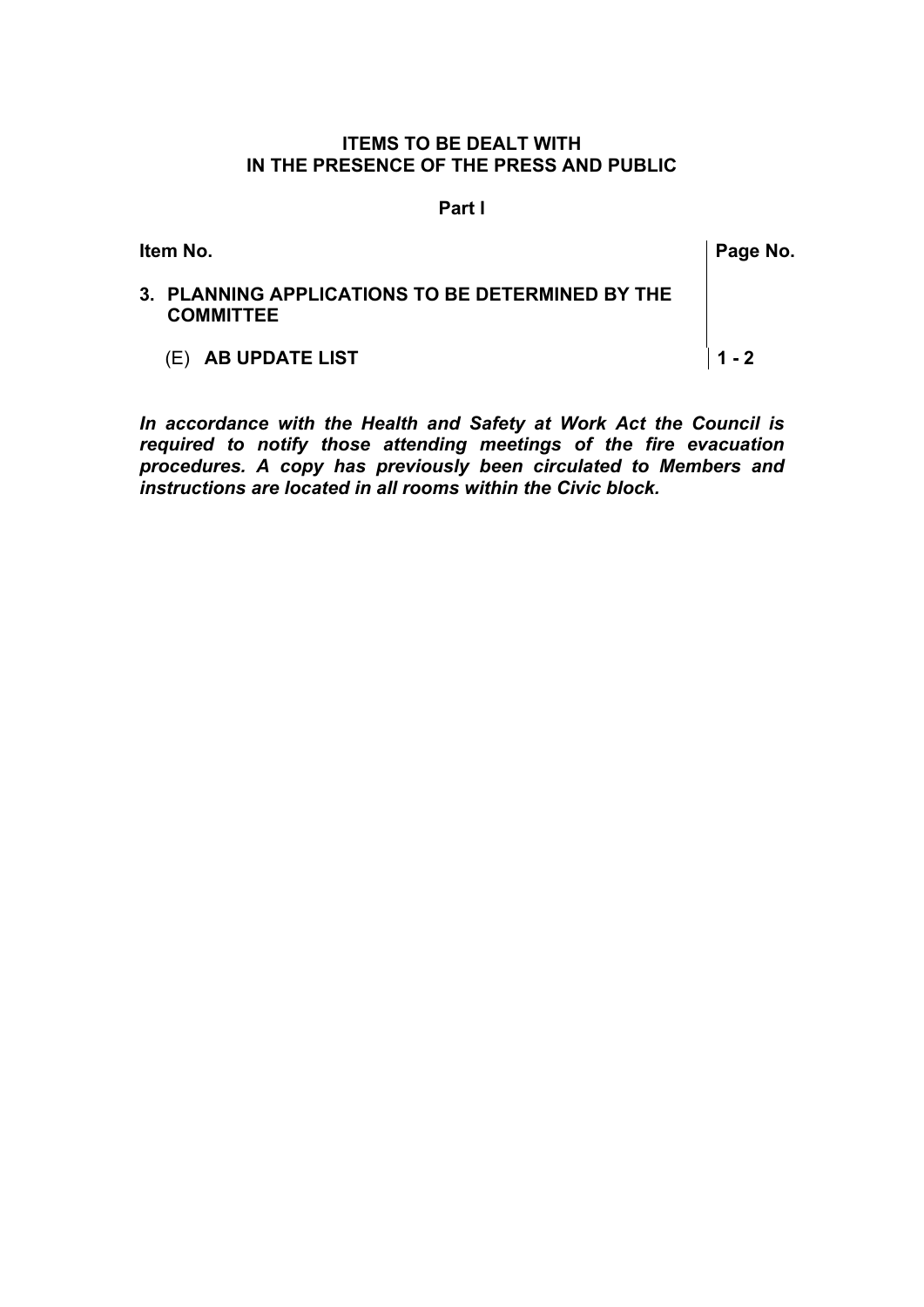# Page 1 Agenda Item 3e

| <b>REPORT TO:</b>         | Development Management Committee                                            |
|---------------------------|-----------------------------------------------------------------------------|
| DATE:                     | 7 <sup>th</sup> December 2021                                               |
| <b>REPORTING OFFICER:</b> | Strategic Director - Enterprise, Community<br>and Resources                 |
| <b>SUBJECT:</b>           | Planning Applications to be Determined by<br>the Committee - AB Update List |
| WARD(S):                  | <b>Boroughwide</b>                                                          |

| <b>PAGE</b><br>NO. | LIST A* | LIST B**     | <b>Updated Information</b>                                                                                                                                                                                                                                                                                                                                                                                                                                                                                                                                                                    |
|--------------------|---------|--------------|-----------------------------------------------------------------------------------------------------------------------------------------------------------------------------------------------------------------------------------------------------------------------------------------------------------------------------------------------------------------------------------------------------------------------------------------------------------------------------------------------------------------------------------------------------------------------------------------------|
| 8                  |         | 21/00166/OUT | Updated opinion received from the<br>Council's retained conservation advisor<br>following Applicant submission of LVIA.                                                                                                                                                                                                                                                                                                                                                                                                                                                                       |
|                    |         |              | It is acknowledged that there will be an<br>impact on the views to and from the CA.<br>I would consider this a low level of<br>visual harm. This is based upon the<br>existing mature planting around the CA<br>adjacent to the carriageway and the<br>siting of the proposed development<br>compared to the CA.                                                                                                                                                                                                                                                                              |
|                    |         |              | As such, materials, finishes,<br>and<br>detailing of ALL external elements will<br>be key in mitigating this. This will need<br>to find the balance of being appropriate<br>for the proposal and the wider context<br>including the setting of the CA.                                                                                                                                                                                                                                                                                                                                        |
|                    |         |              | The opinion is consistent with the<br>assessment findings of the committee<br>report. It is considered that matters<br>relating to detailing of external details<br>can be dealt with at reserved matters<br>stage and/ or by condition. In the<br>examination of the Local Plan, the<br>appointed<br>Inspectors<br>would<br>have<br>considered heritage impact in terms of<br>the allocation of sites for development.<br>The application site is a development<br>site allocation in the Core Strategy and<br>UDP. This allocation has been carried<br>forward by the DALP. During the DALP |
|                    |         |              | EIP<br>no concerns were raised<br>with                                                                                                                                                                                                                                                                                                                                                                                                                                                                                                                                                        |